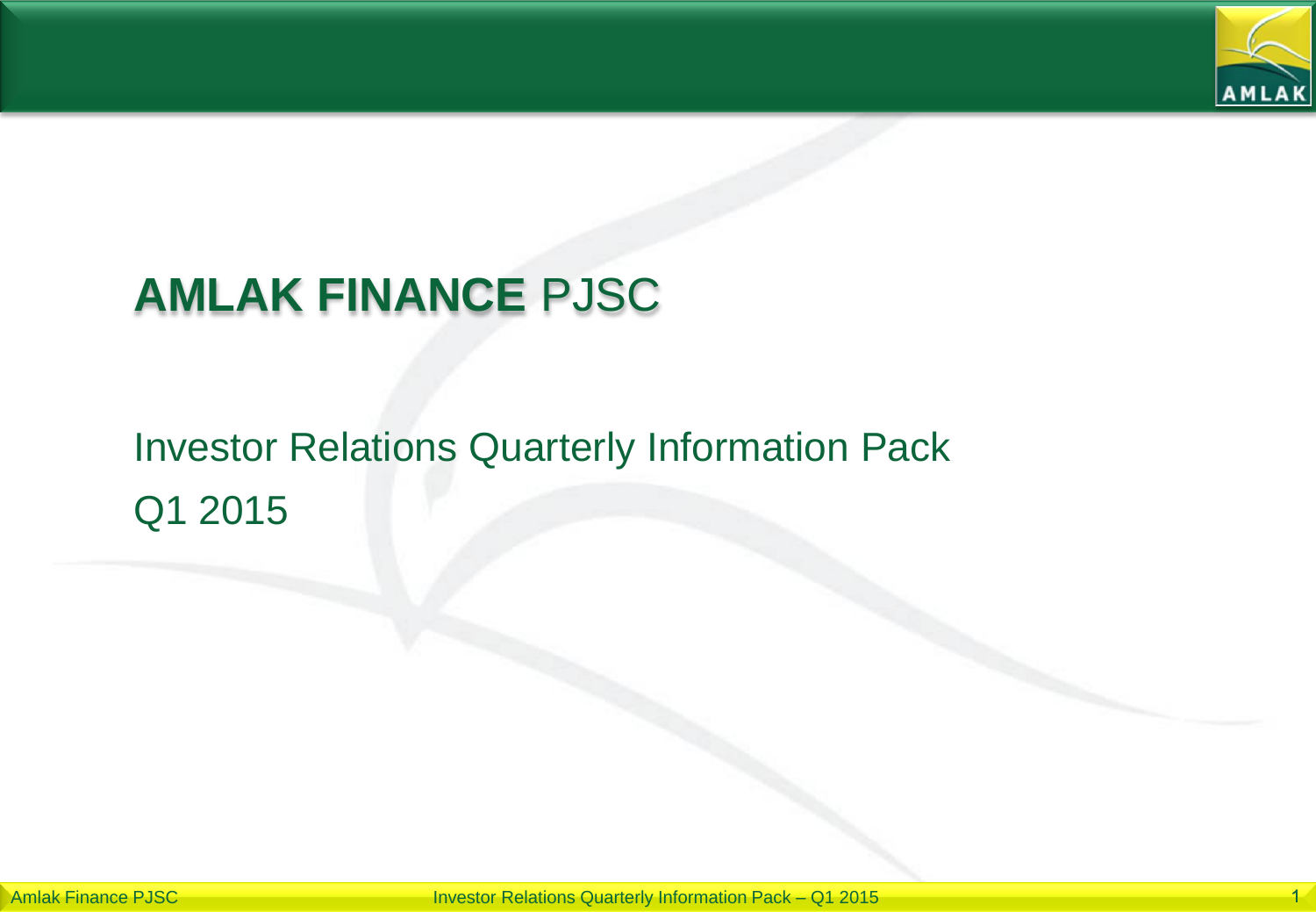

The information set out in this presentation is being made available to recipients for information purposes only. It does not constitute, nor is it intended to be an offer to sell, or an invitation to subscribe for, or purchase, any securities in the Company. Neither this presentation nor anything in it shall form the basis of any contract or commitment.

This presentation may contain forward looking statements including statements regarding our intent, belief or current expectations with respect to Company's businesses and operations, market conditions, results of operation and financial condition, capital adequacy, specific provisions and risk management practices. Readers are cautioned not to place undue reliance on these forward looking statements.

The information contained herein has been prepared to assist the Recipients in making their own evaluation on the Company and does not purport to contain all information that they may desire. In all cases, the Recipients should conduct their own investigation and analysis of the Company, its business, prospects, results of operations and financial condition as well as any other information the Recipients may deem relevant to their decision making.

The Presentation is at the date hereof. Neither the delivery of this Presentation nor any further discussions in relation to the Company or the contemplated issue of shares with any of the Recipients shall, under any circumstances, create any implication that there has been no change in the affairs of the Company since the date of this Presentation.

Without the express prior written consent of the Company, the Presentation and any information contained within it may not be (i) reproduced (in whole or in part), (ii) copied at any time, (iii) used for any purpose other than your evaluation of the Company.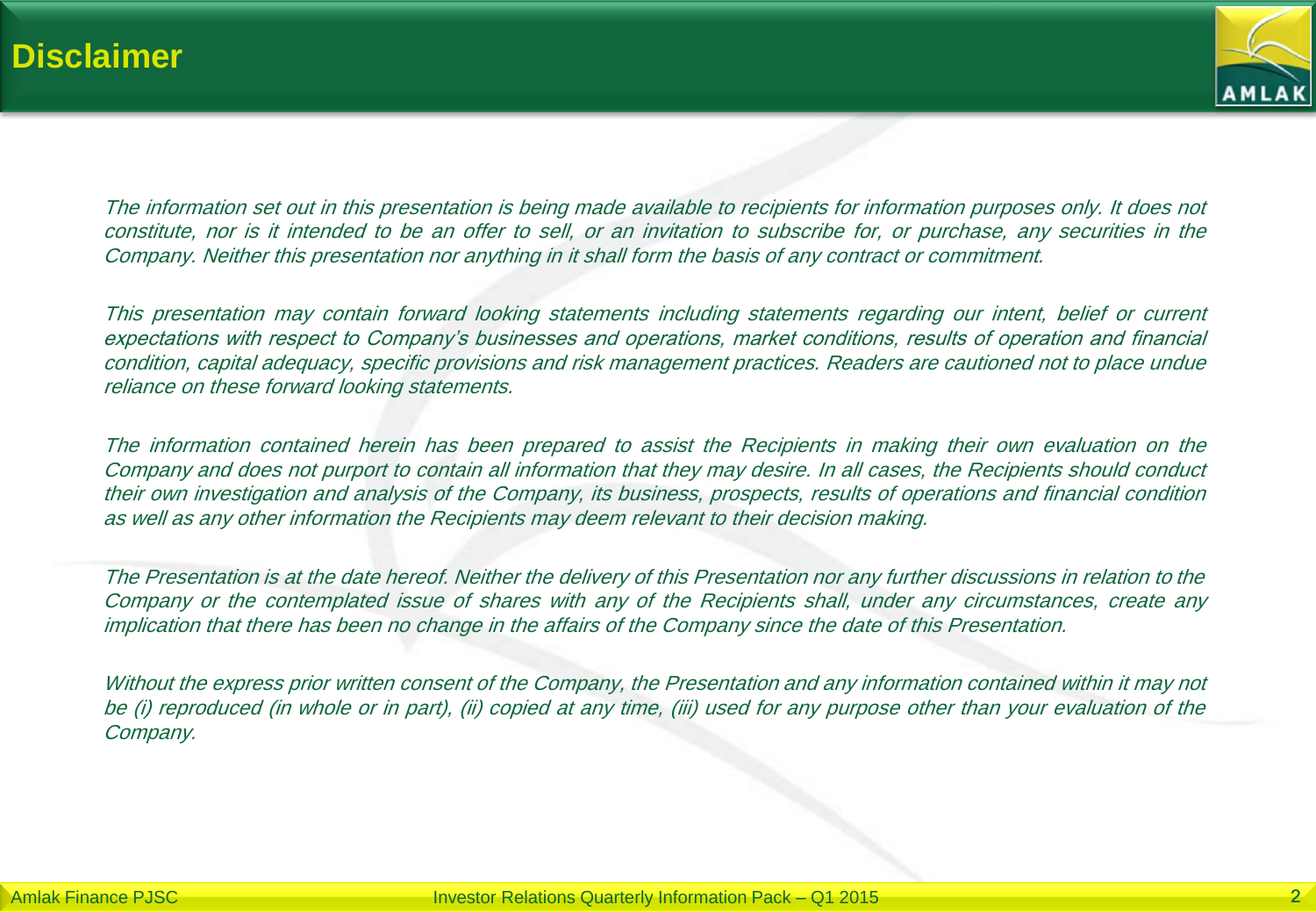



# **Sections**

**Q AMLAK AT A GLANCE** 

**Q** STRATEGY

#### **Q FINANCIAL HIGHLIGHTS**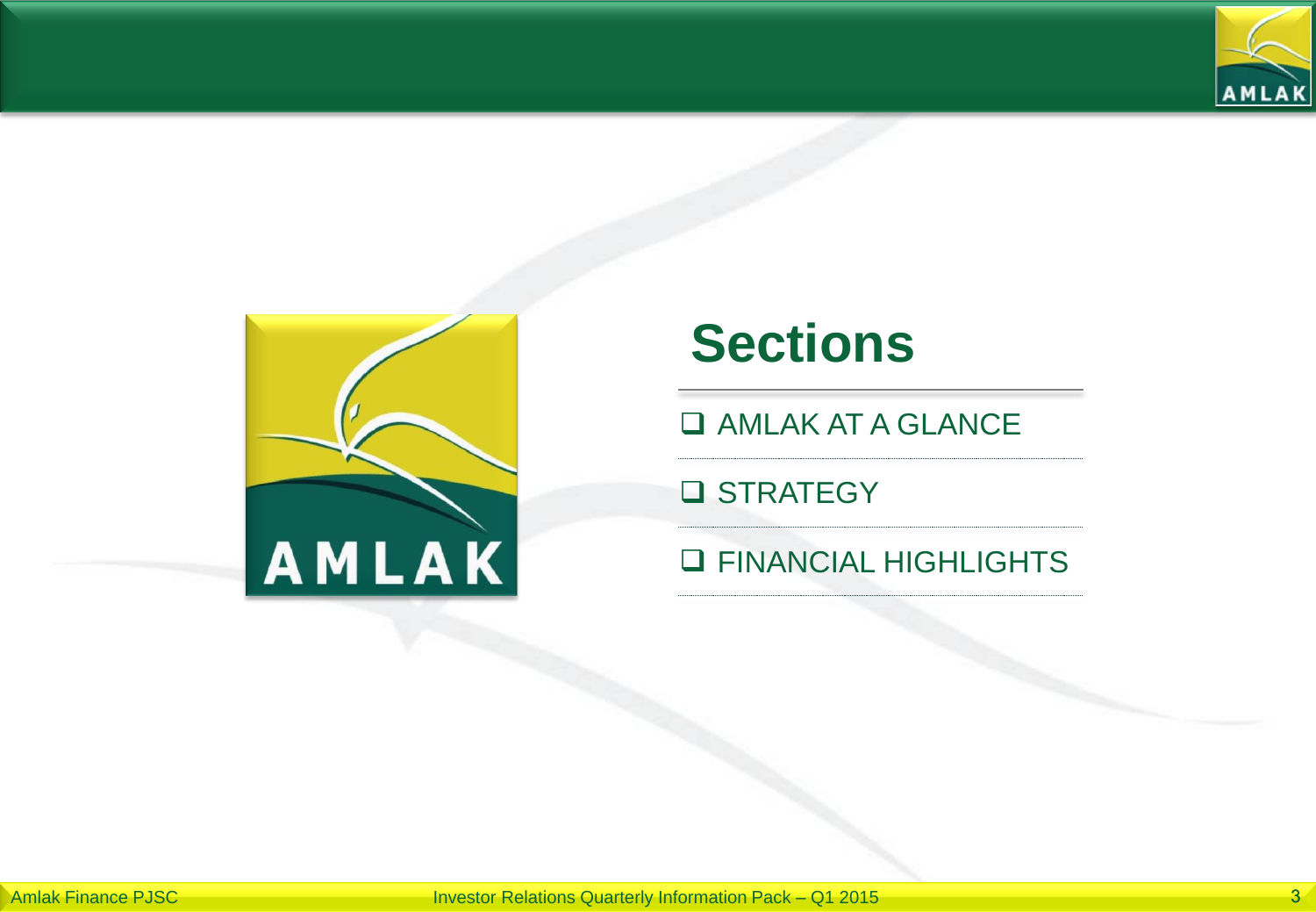

# **AMLAK AT A GLANCE** Q1 2015 Results Presentation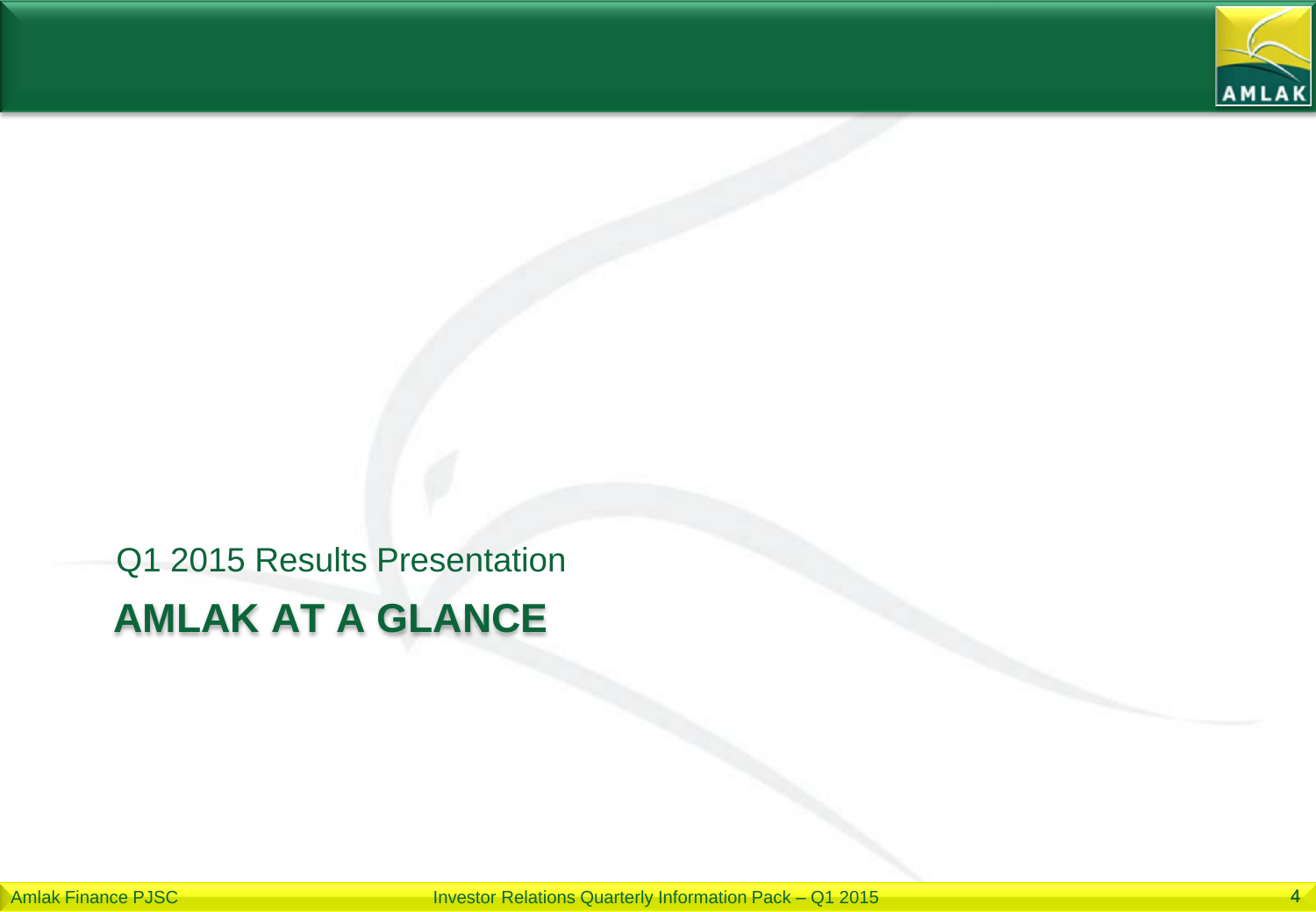

- Amlak Finance was established in 2000 as a leading specialized real estate financier under the regulation of UAE Central Bank
- $\Box$  Amlak became a listed company in 2004 on the Dubai Financial Market (DFM) under the regulation of Securities and Commodities Authority (SCA) and UAE Central Bank
- Amlak became a Sharia Compliant Finance Company in 2004
- Amlak operates in UAE and Egypt with affiliation in Saudi Arabia
- $\Box$  In the UAE, Amlak's focus is on Dubai property market, in both freehold and leasehold areas
- □ Amlak provides innovative, Shari'a-compliant property financing products and solutions for end-users and investors for both ready and off-plan/under-construction properties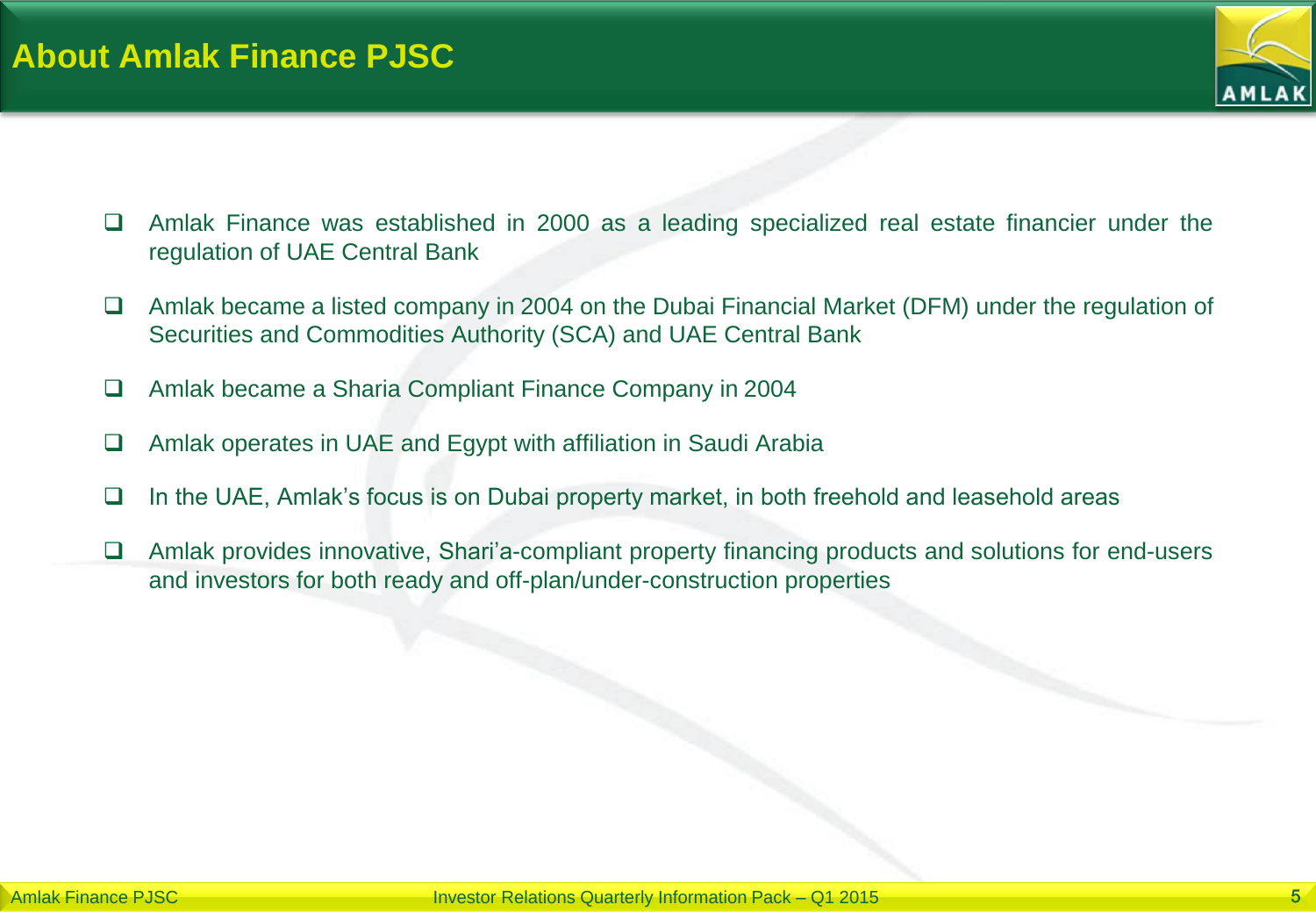

- Following suspension of Amlak's shares in the Dubai Financial Market in 2008, the company undertook a comprehensive restructuring of its balance sheet and its business.
- $\Box$  Restructuring was needed to address the substantial impairment of the company's real estate assets and short term facilities
- $\Box$  The restructuring solution overseen by the Government steering committee entailed allocation of the real estate impairments fairly between Amlak and the financiers and 'terming out' the facilities over a 12 year repayment period
- $\Box$  In lieu of the impairment taken by Financiers, value growth from real estate assets over the restructuring period is partly to be allocated to the Financiers
- $\Box$  In the third quarter of 2014, Amlak completed the financial restructuring, which was approved by its financiers.
- $\Box$  The company's shareholders approved the restructuring proposal at Amlak's EGM, held in September 2014.
- □ Amlak is expected to be re-admitted to DFM and start of its shares trading on 2 June 2015

To learn more about Amlak Finance, please visit our website: [http://www.amlakfinance.com](http://www.amlakfinance.com/)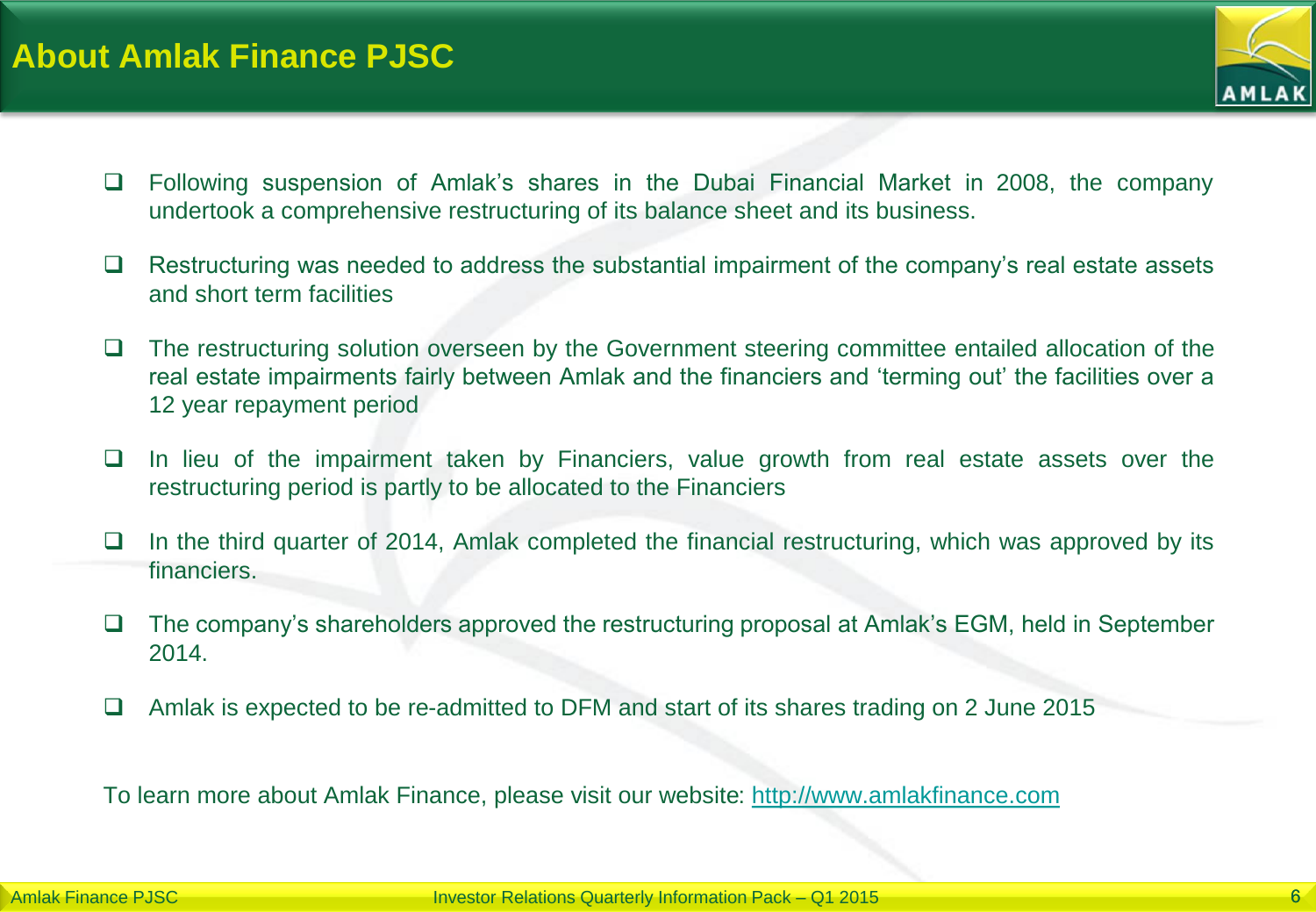

## **Our Vision** (What we aim to become?)

**"To be a premier and specialized real estate financing institution in the region"**

## **Our Mission** (What is our purpose?)

**"To provide innovative financial solutions and quality services to our customers while maximizing shareholders' value and nurturing our employees"**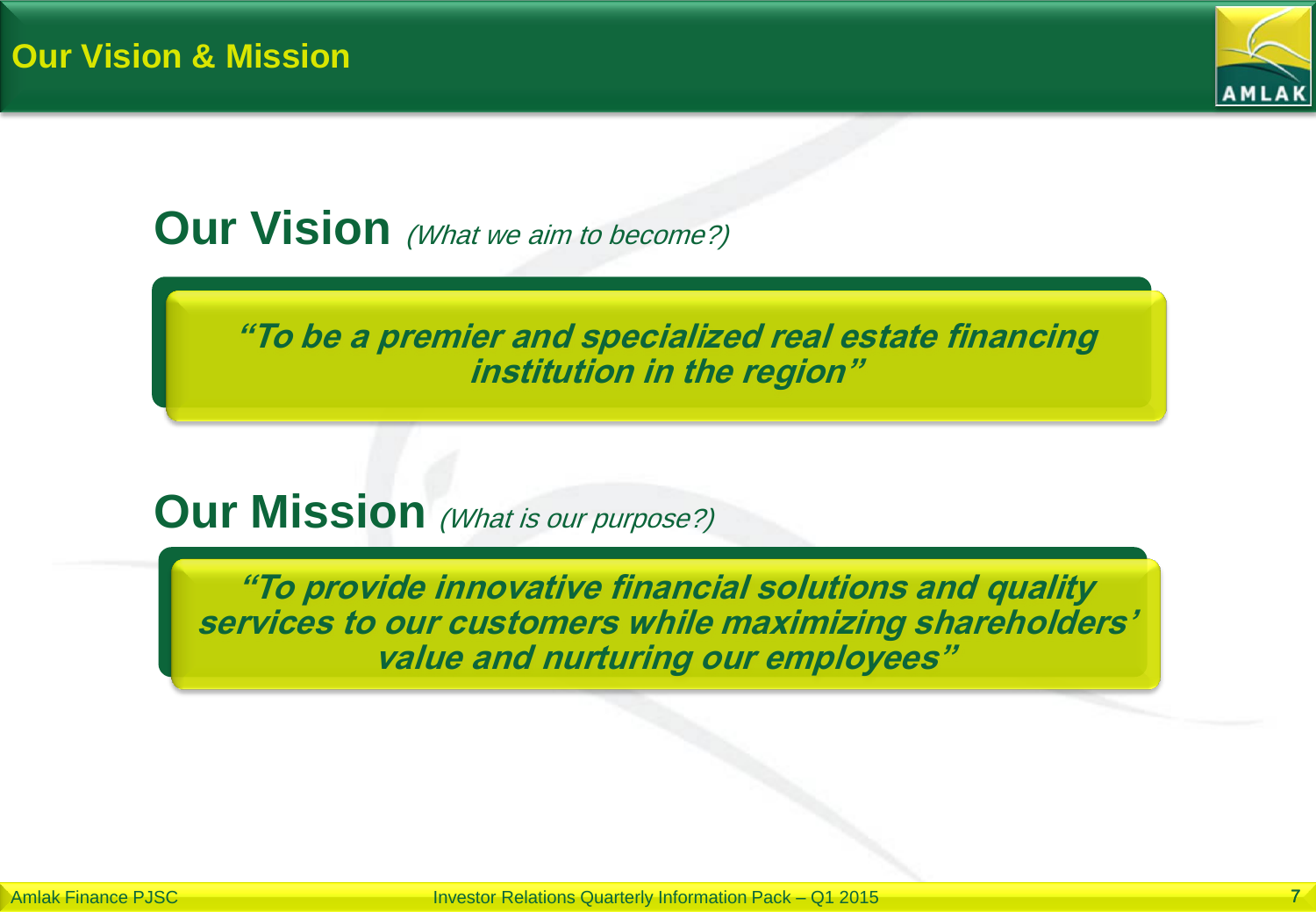## **Amlak's Business Segments**



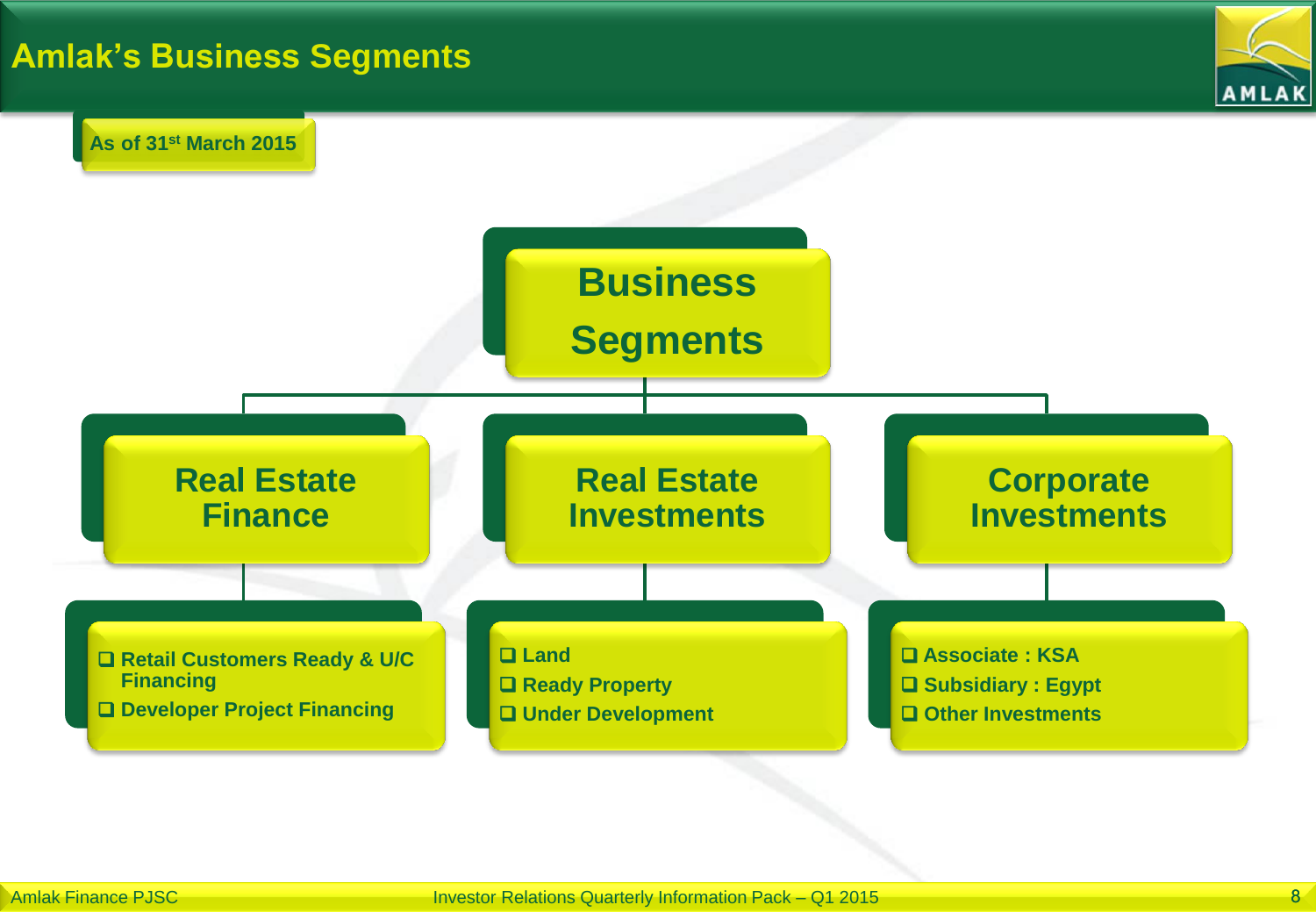#### **Organization Structure**



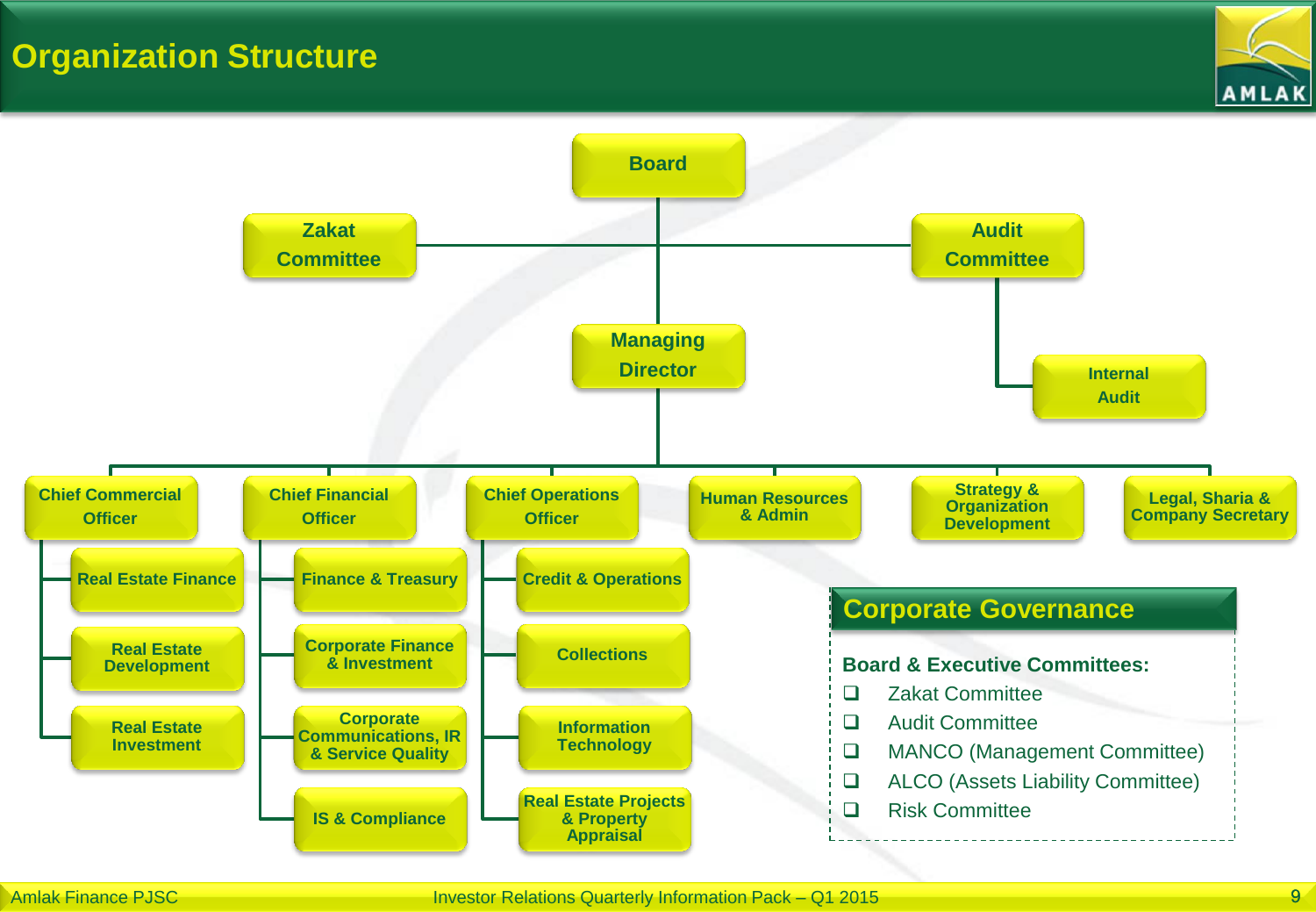## **Key Products and Services**





Amlak Finance PJSC **International Control of the United States and Tenach Control of the United States and Tenach Control of the United States and Tenach Control of the United States and Tenach Control of the United States**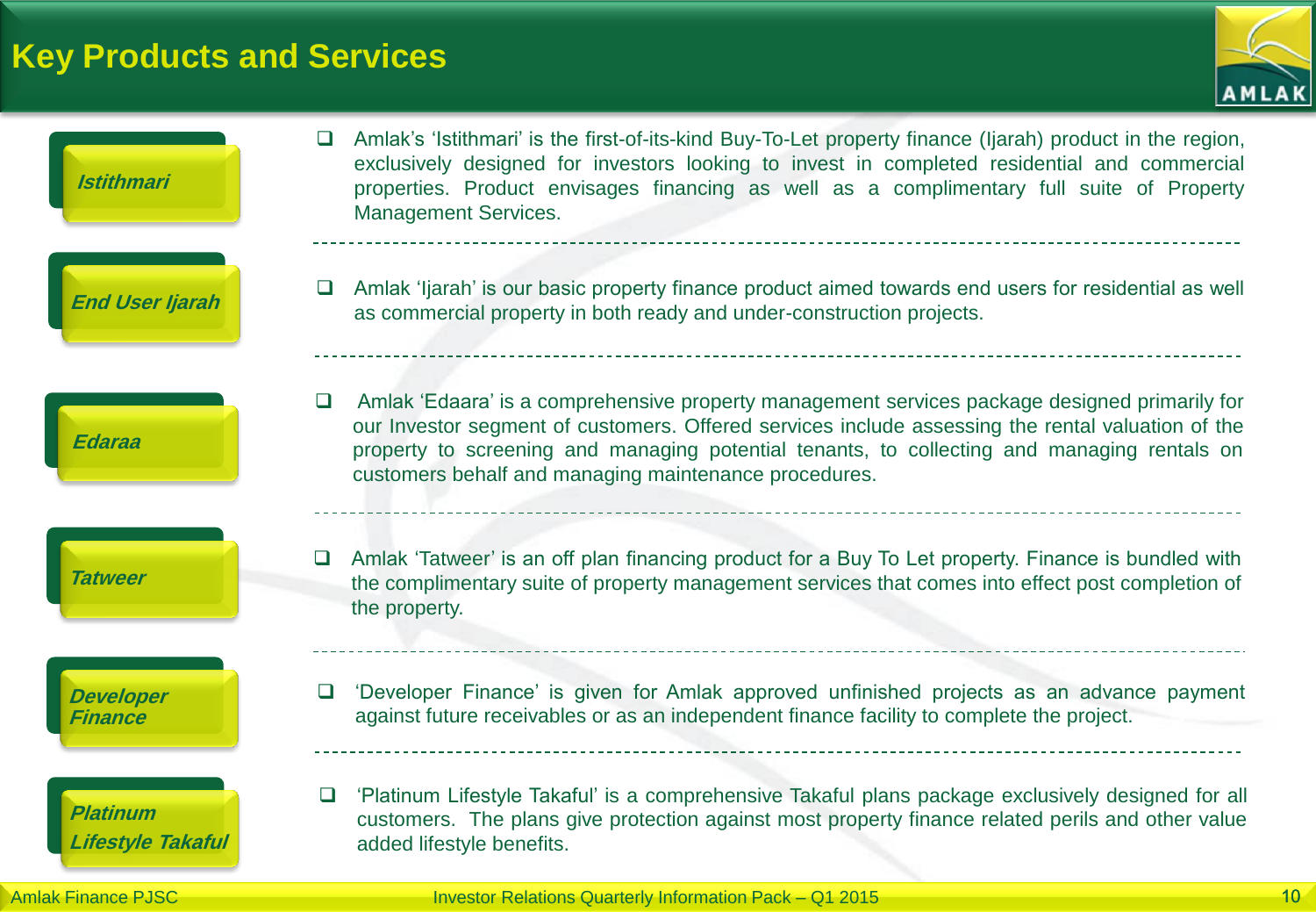

# **STRATEGY** Q1 2015 Results Presentation

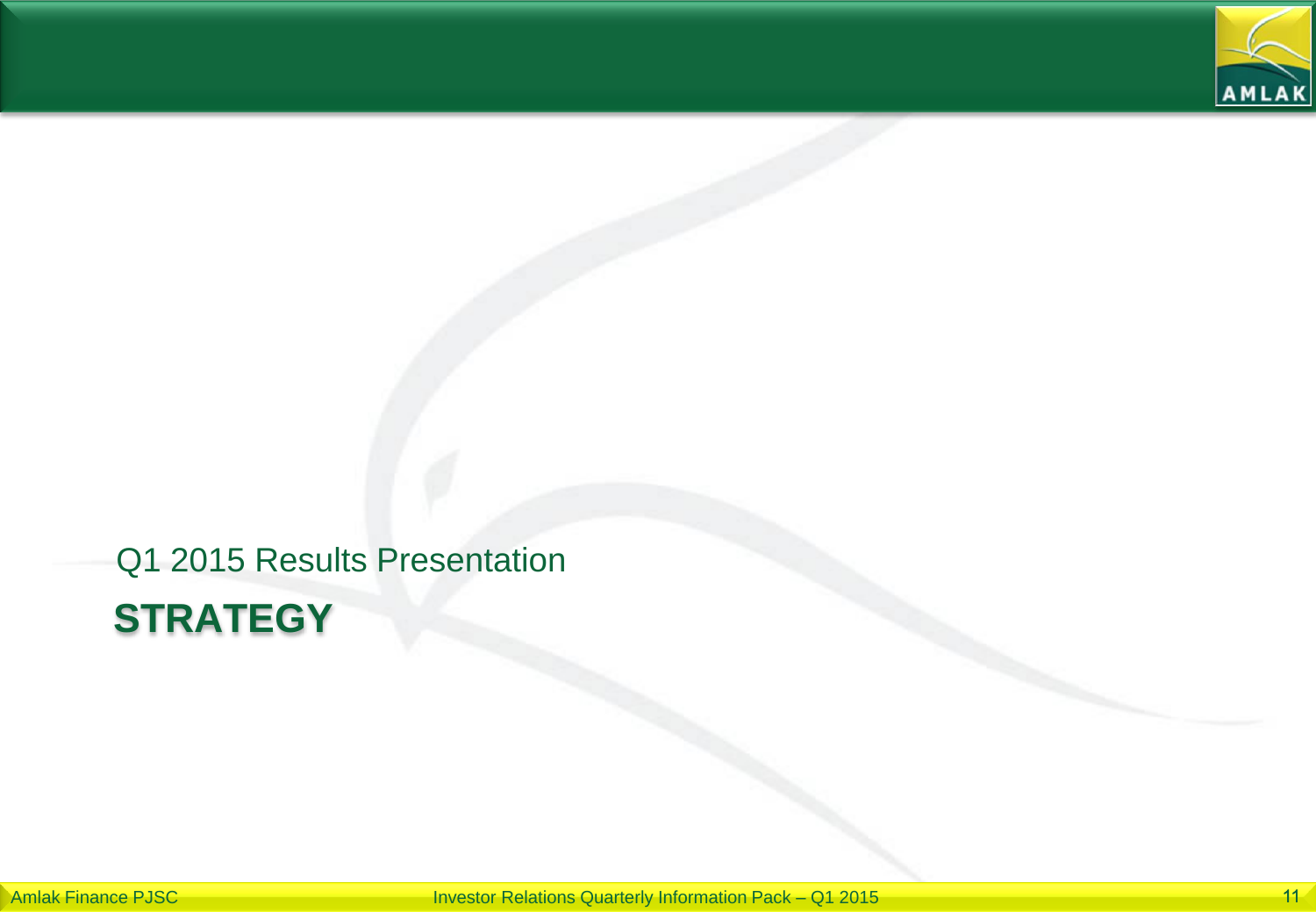### **Amlak's Strategic Direction**



## **2015 +**

#### **Amlak pursues the following key strategies in short to medium and long term:**

- Adhere to the terms, and complete the financial restructuring period (2026) successfully
- Continue to develop niche real estate financing product and services focusing mainly on investor customer segment
- $\Box$  In partnership with reputable developers, develop and sell propriety land parcels to meet restructuring terms agreed with Financiers
- Develop and establish a sustainable long term innovative funding model to grow business volumes and revenue
- $\Box$  Maintain a healthy balance sheet and cost of capital structure to mitigate financial risk and drive profitability
- $\Box$  Ultimately exit all non-core and non-strategic corporate investments and redeploy funds into core strategy
- $\Box$  Invest in Human Capital and core talent in the organization with key focus on Emiratization
- $\Box$  Through the above strategies, create long term value for our shareholders and attract new investors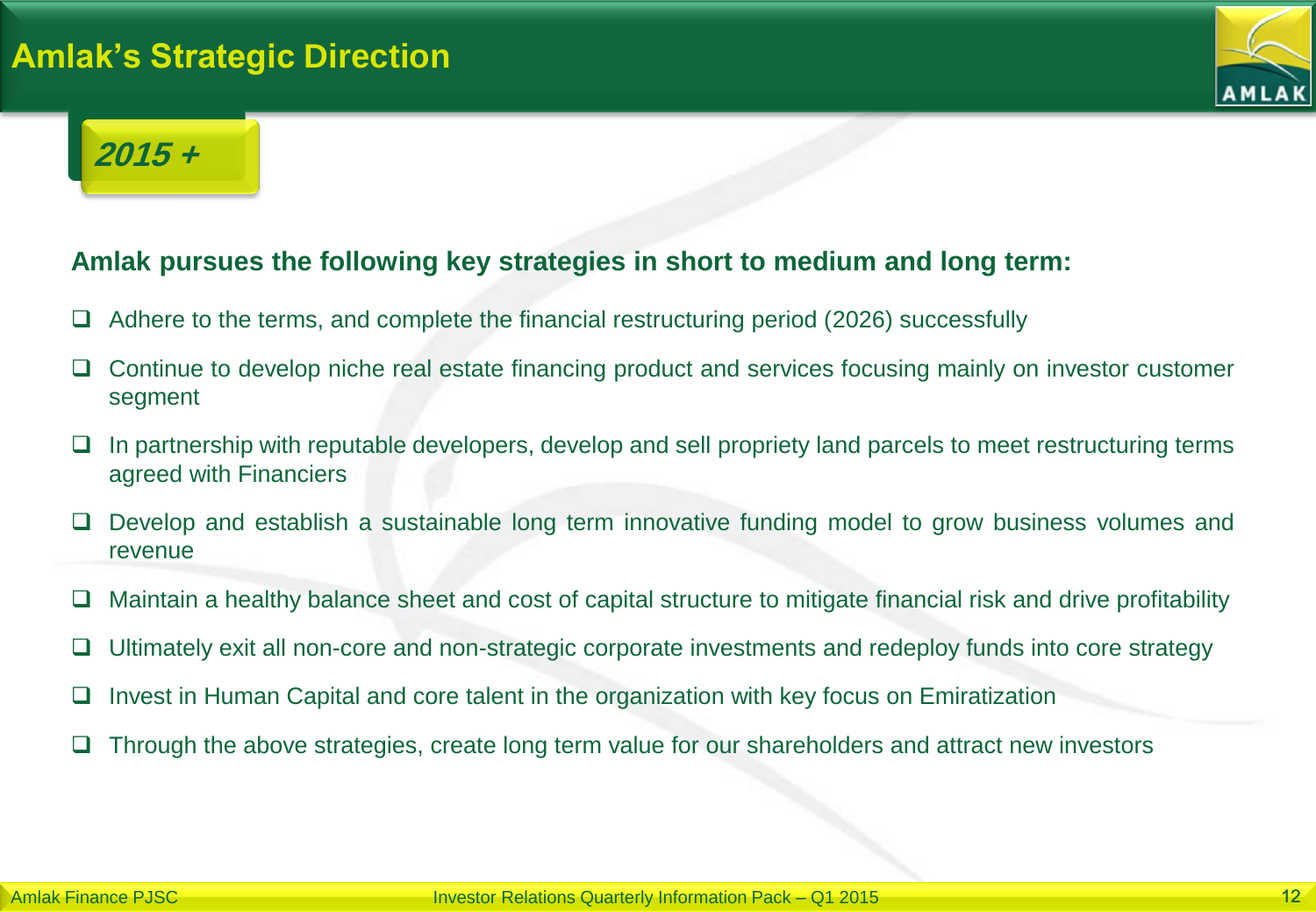

# **FINANCIAL HIGHLIGHTS** Q1 2015 Results Presentation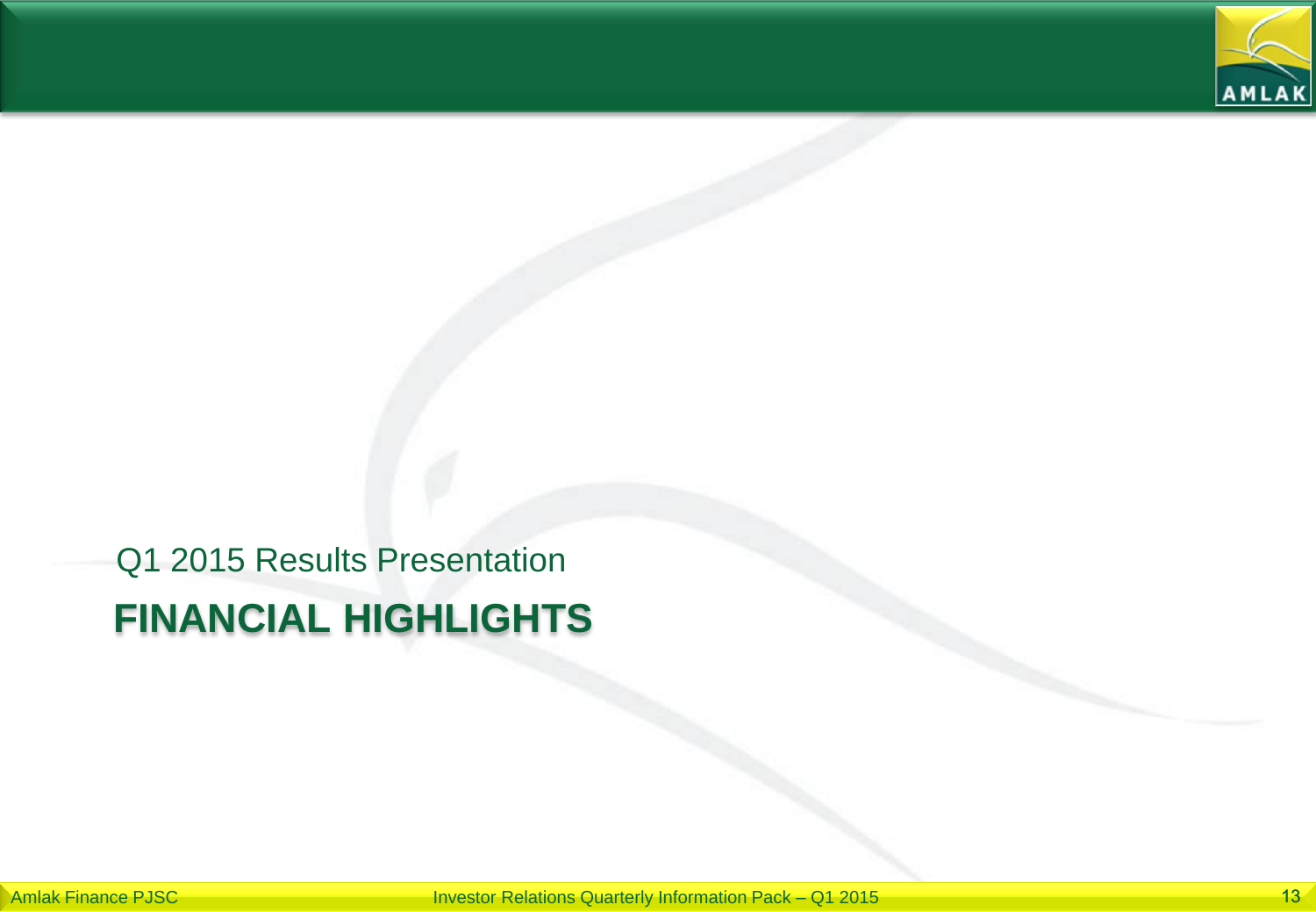

| <b>Description</b>                                               | Q1 2015 | Q1 2014 |        | Q4 2014  | Q3 2014                 | Q2 2014                  | Q1 2014 |
|------------------------------------------------------------------|---------|---------|--------|----------|-------------------------|--------------------------|---------|
|                                                                  | AED (M) |         | AED(M) |          |                         |                          |         |
| Income from financing and Investing assets                       | 81      | 101     |        | 89       | 91                      | 95                       | 101     |
| <b>Rental Income</b>                                             | 11      |         |        | 10       | 10                      | $\overline{\phantom{a}}$ |         |
| Fair value loss on investment properties                         |         |         |        | (2, 115) | ٠                       |                          |         |
| Share of results of associate                                    | 6       | 6       |        | 8        | 5                       | 4                        | 6       |
| Other Income                                                     | 7       | 8       |        |          | 3                       | 7                        | 8       |
| <b>Total Income</b>                                              | 105     | 122     |        | 108      | 109                     | 113                      | 122     |
| Impairment (reversals)                                           | (28)    | (14)    |        | 1,953    | 7                       | 43                       | (14)    |
| <b>Operating Expenses</b>                                        | (35)    | (38)    |        | (64)     | (34)                    | (45)                     | (38)    |
| Profit / (loss) before distribution to<br>financiers / investors | 42      | 70      |        | (118)    | 82                      | 111                      | 70      |
| Distribution to financiers / investors                           | (36)    | (54)    |        | (48)     | (75)                    | (55)                     | (54)    |
| Profit / (loss) for the period                                   | 6       | 16      |        | (166)    | $\overline{\mathbf{z}}$ | 56                       | 16      |

Revenue and Group Profit in line with management expectations.

Amlak is confident that it can meet full year profit target as at the year end.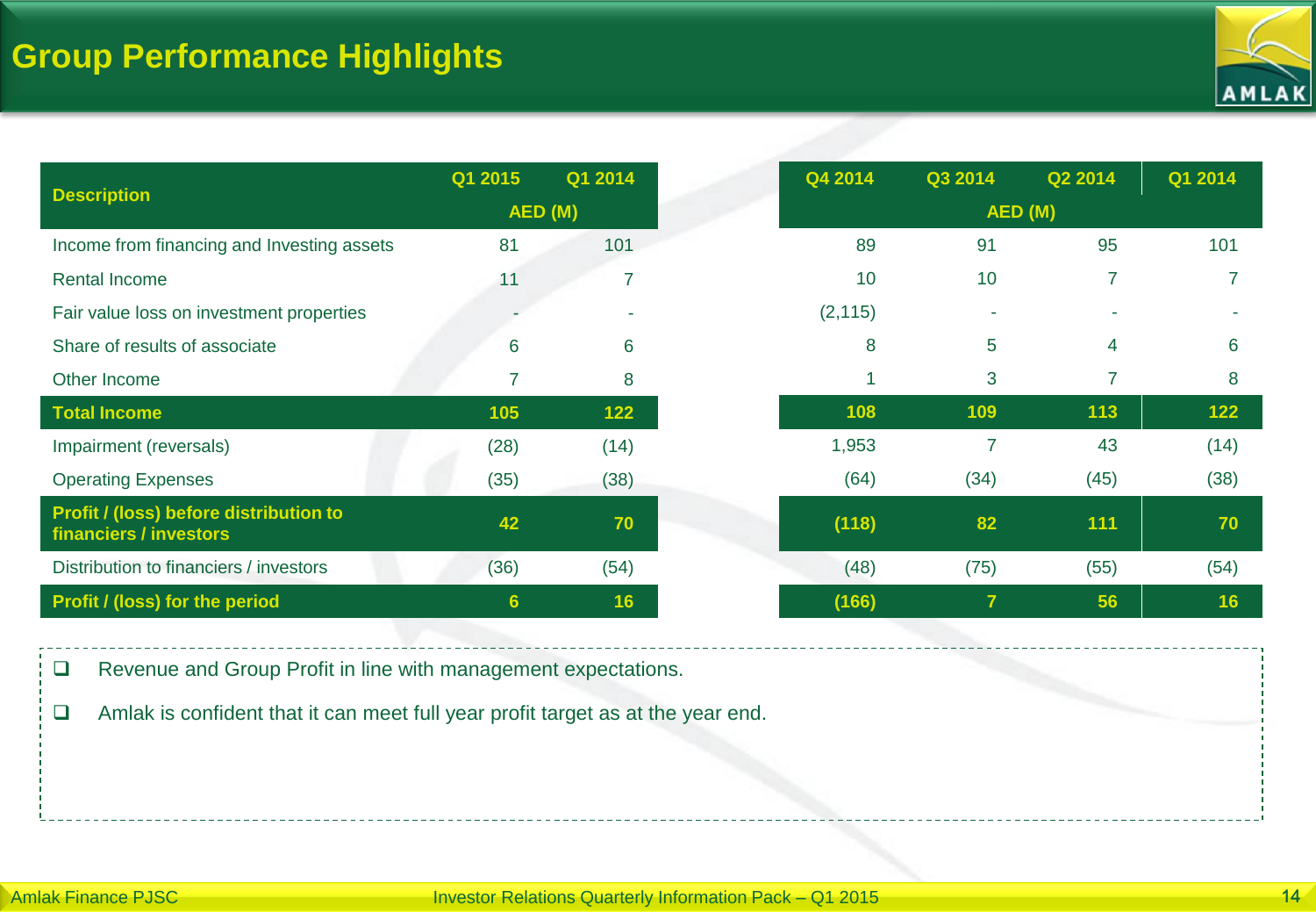#### **Group Income Statement Trend Analysis**



#### **AED in Million**



- Amlak's Total Revenue reached AED 105 million and revenue from finance business activity was AED 81 million representing a 14% and 20% fall respectively from the same period last year due to decreasing real estate portfolio.
- □ Rental and Other Income and Share of Results from Associates improved to AED 24 million up by almost 14% compared to the same period last year.
- □ Operating costs improved from AED 38 million to AED 35 million as result of proactive cost management
- □ Profit distributable to financers decreased from AED 54 million to 36 million given swapping of a portion of the facility by the financers to a non/contingent profit earning Mudaraba instrument as part of the restructuring package.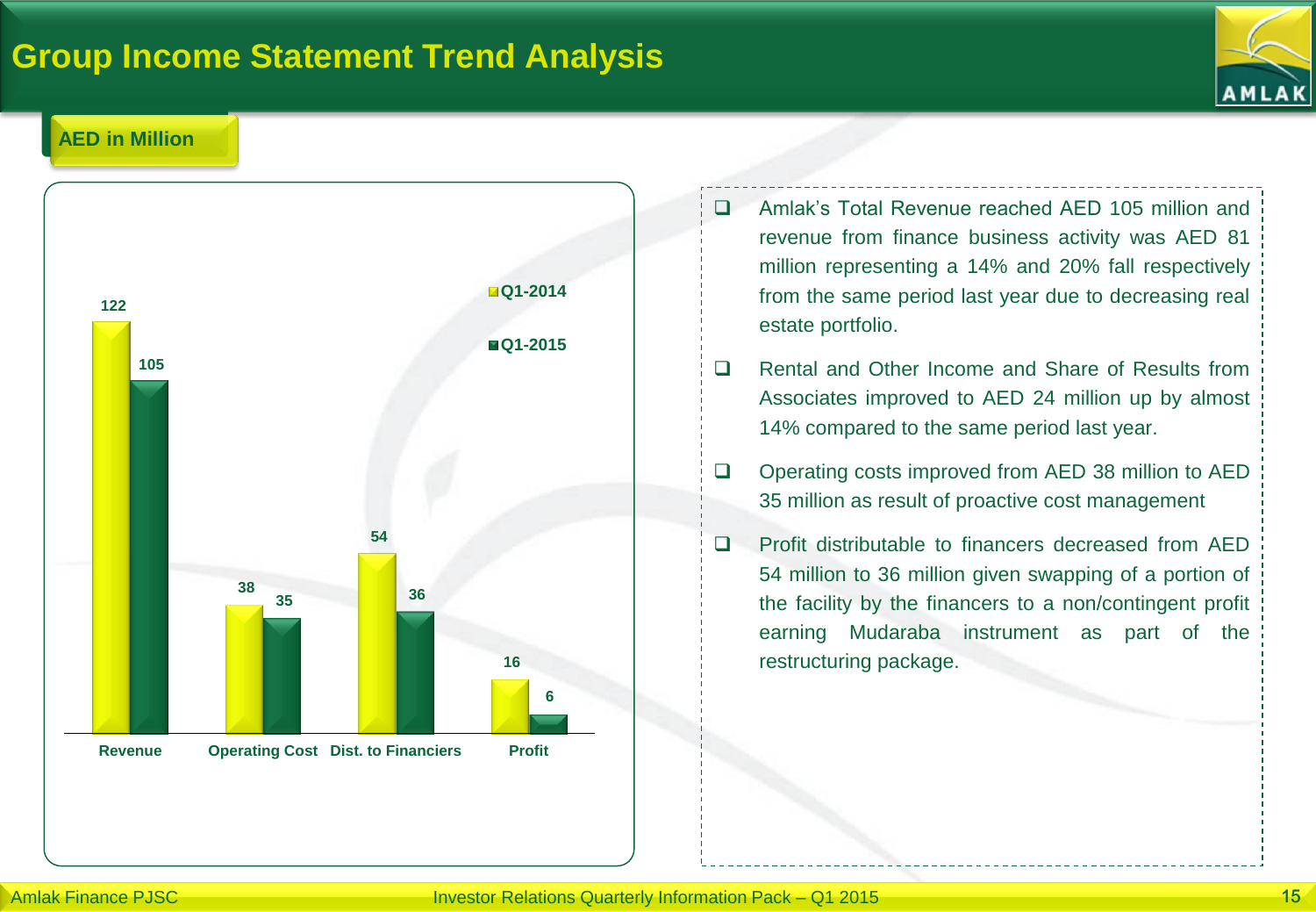#### **Group Performance - Trends**

# **AMLAK**

#### **AED in Million**







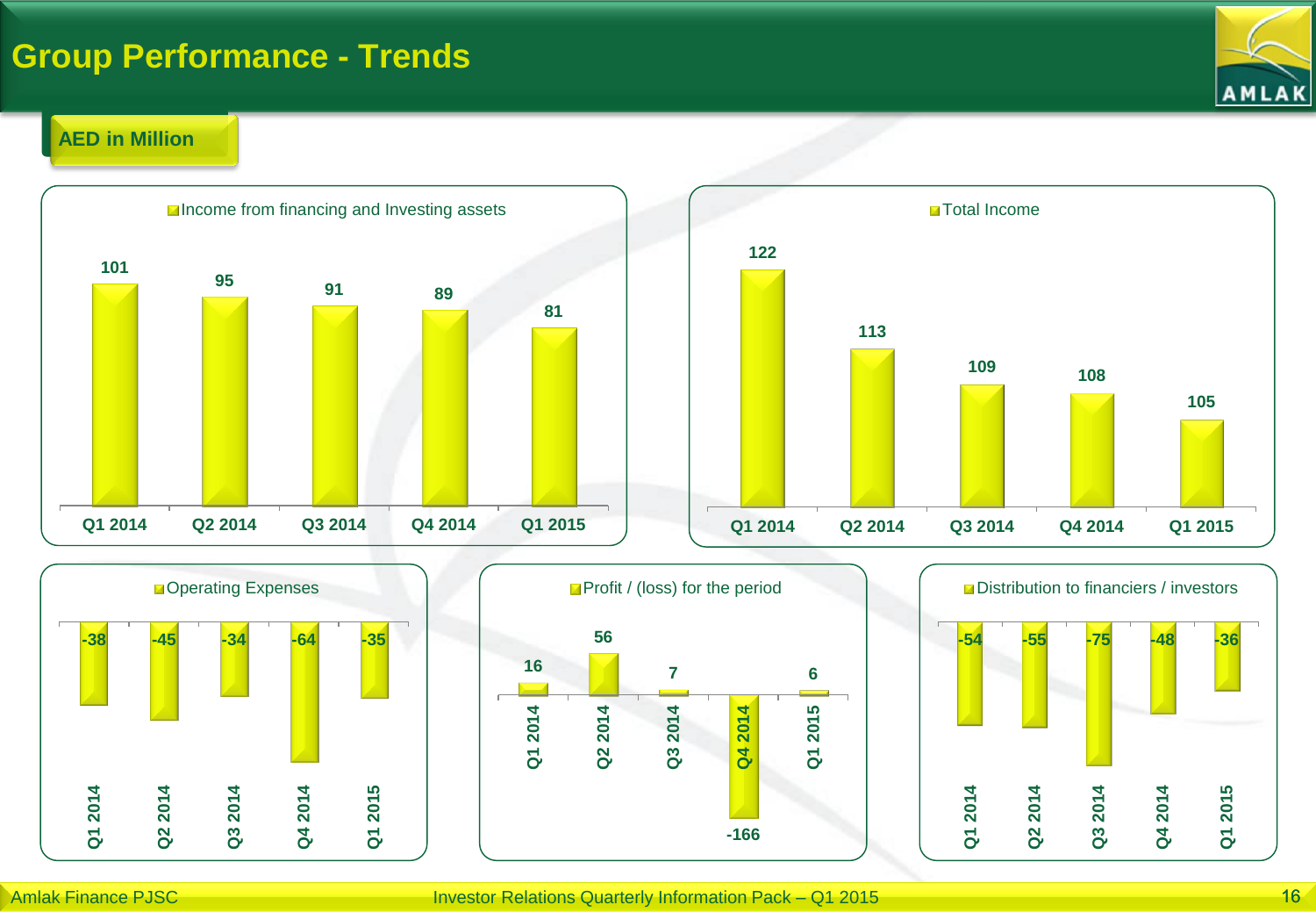

| <b>Description</b>                                | 31-Mar-15 | 31-Dec-14 |         | 31-Dec-14 | 30-Sep-14 | 30-Jun-14 | 31-Mar-14 |
|---------------------------------------------------|-----------|-----------|---------|-----------|-----------|-----------|-----------|
|                                                   | AED (M)   |           | AED (M) |           |           |           |           |
| Cash and balances with banks                      | 685       | 498       |         | 498       | 1,037     | 1,817     | 1,668     |
| Islamic financing and investing assets            | 4,096     | 4,265     |         | 4,265     | 4,625     | 5,602     | 5,935     |
| Available-for-sale investments                    | 24        | 24        |         | 24        | 29        | 29        | 28        |
| <b>Real Estate Assets</b>                         | 2,155     | 2,165     |         | 2,165     | 4,409     | 4,383     | 4,145     |
| <b>Investment in Associate</b>                    | 274       | 268       |         | 268       | 260       | 255       | 267       |
| <b>Other Assets</b>                               | 84        | 82        |         | 82        | 75        | 82        | 90        |
| <b>Total Assets</b>                               | 7,317     | 7,302     |         | 7,302     | 10,435    | 12,168    | 12,133    |
| Investment deposits                               | 5,299     | 5,270     |         | 5,270     | 8,490     | 10,204    | 10,205    |
| Other liabilities (incl non-controlling interest) | 339       | 332       |         | 332       | 493       | 513       | 524       |
| <b>Equity</b>                                     | 1,680     | 1,700     |         | 1,700     | 1,452     | 1,451     | 1,404     |
| <b>Total Equity &amp; Liabilities</b>             | 7,317     | 7,302     |         | 7,302     | 10,435    | 12,168    | 12,133    |

□ Balance sheet remains steady after restructuring in November 2014

Surplus cash after operating and working capital requirements is paid to Financiers in bi-annual "cash sweep"